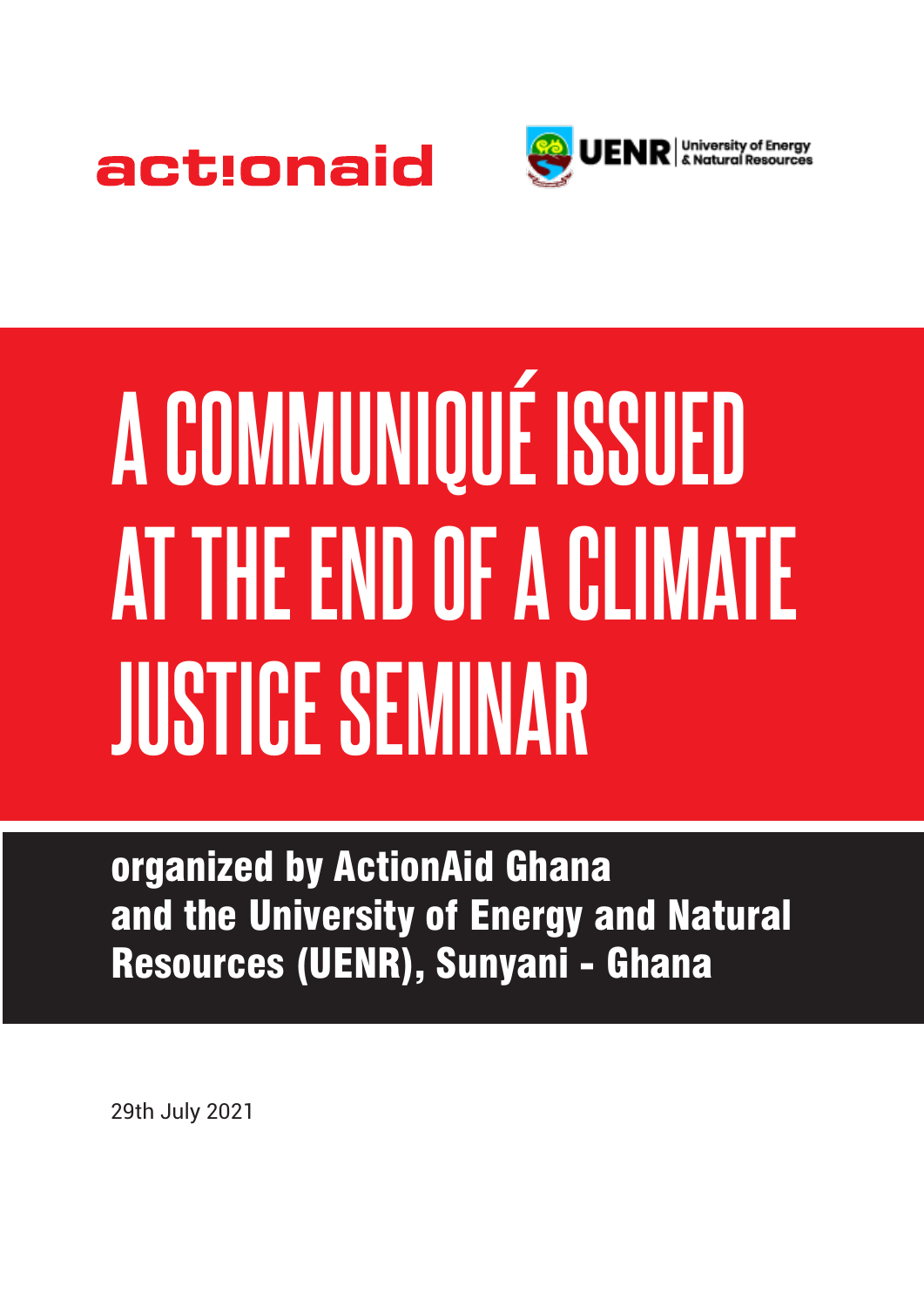

#### **INTRODUCTION**

The impact of climate change continues to be one of the greatest challenges affecting humanity. The Intergovernmental Panel on Climate Change (IPCC, 2018) in its 2018 report predicted that Climate-related risks to health, livelihoods, food security, water supply, human security, and economic growth are projected to increase with global warming of 1.5°C and increase further to 2°C above pre-industrial levels (IPCC, 2018). Across the globe, many efforts both policy and practice are, therefore, being pursued to keep temperatures below 1.5°C to avert such predicted catastrophe as well as towards the attainment of the Sustainable Development Goal 13 on Climate Actions.

In all of this, it's widely accepted that the industrialization of economies of the world over a century and its resultant emission of Greenhouse Gases in the process, is what has caused global warming and set climate change in motion. Most of these industrialized countries responsible for global warming and climate change are in the Global North. Unfortunately, least developed countries like Ghana who have contributed the least to global warming and climate change, with weak economies and less capacity to adapt to the impacts of climate change, are at the receiving end of its effects. Ghana has been adversely affected by numerous climate hazards including sea level rise, floods and droughts, and high temperatures; affecting lives, property, agricultural productivity and human health. Women and young people are

the most affected by these climate hazards due to their peculiar vulnerabilities.

The seminar brought together key regional level stakeholders including both senior and junior faculty members of UENR, the Regional Coordinating Council, smallholder women farmers, Youth, planning officers of some Districts and Municipal Assemblies. Also, key regional level government departments and agencies including the Ministry of Food and Agriculture and the Environmental Protection Agency of Ghana, as well as some civil society organizations participated in the seminar. Efforts for climate change mitigation and adaptation has seen governments and other stakeholders supporting in policy formulation processes and their implementation. As part of ongoing interventions on climate change, ActionAid Ghana in partnership with the University of Energy and Natural Resources (UENR) organized a Climate Justice Seminar on the theme "Socio-economic and Environmental effects of Climate Change on Women and Households in the Bono enclave of Ghana" on the 29th of July 2021 at Eusbett Hotel, Sunyani – Bono Region of Ghana.

Among other things, the seminar sought to deepen participants' understanding of Ghana's climate foot print, mitigation and adaptation actions, socio-economic and environmental effects on women and strategies for building resilience.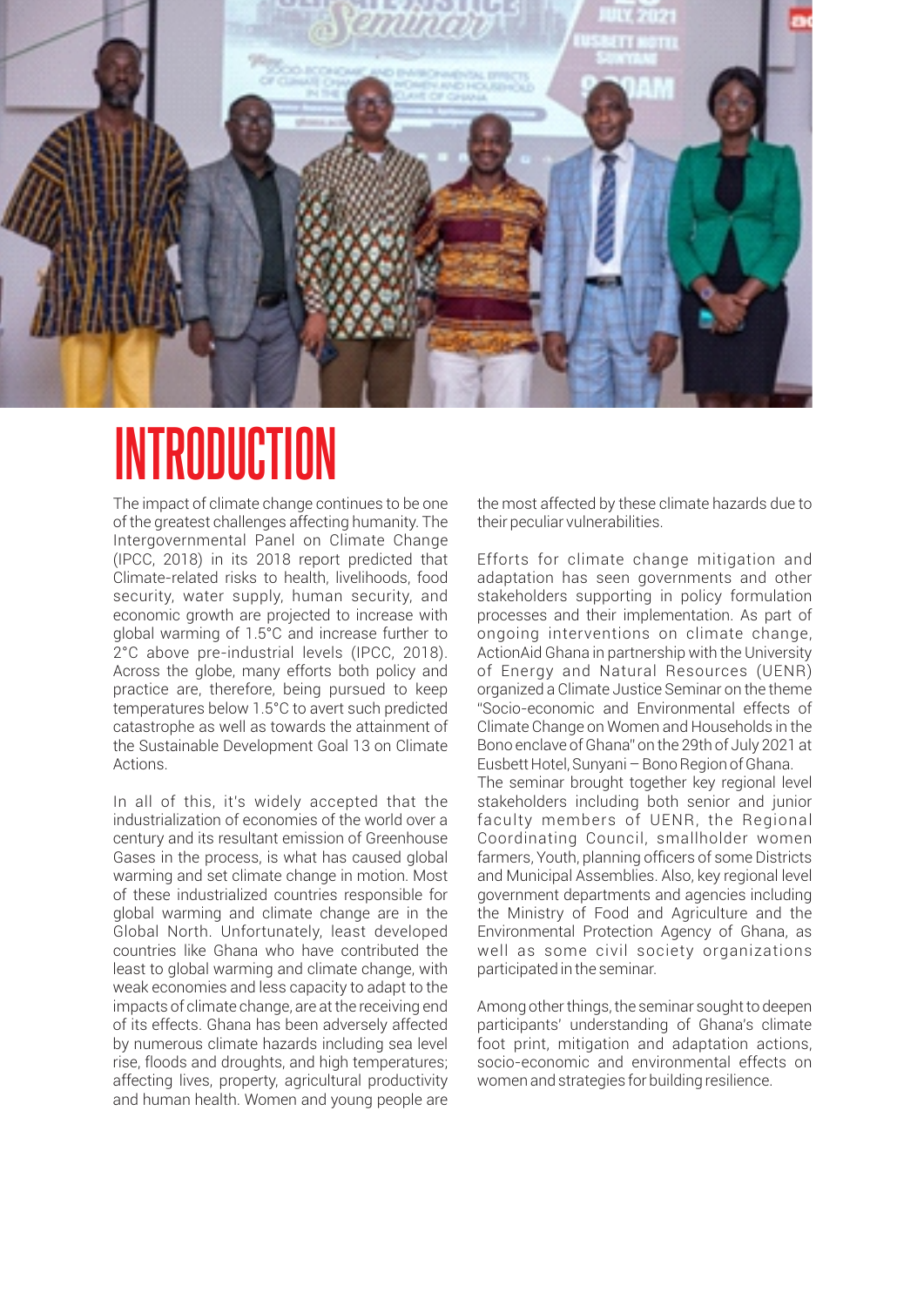### **OBSERVATIONS**

Following various presentations and plenary discussions during an open forum, participants of the seminar made the following observations:

1. That climate hazards and extreme events from 1968 to 2017 has affected over 16 million people in Ghana and resulted in at least 444 deaths, excluding undocumented deaths from floods. And that, the country loses an estimated amount of USD 200 million annually whiles future climate events are predicted to affect up to 28% of Ghana's population if the current trend of climatic events continues. In all of these, women, children, and the youth are the most affected.

2. That Ghana is ranked as highly vulnerable to climate change. Among its sectors identified as most vulnerable include agriculture, water resources, costal settlements, health, energy, cities and infrastructure.

3. That, farmers who are more engaged in maize farming, a crop which has become a predominant staple food and have received more support under the government's inputs subsidy programme of its flagship planting for food and jobs programme, are most vulnerable to climate change.

4. That Ghana, like many developing countries has contributed the least to greenhouse gases (GHG) emissions of only 0.08% of the total global greenhouse gas emissions globally (USAID, 2019; Ministry of Foreign Affairs Ghana, 2018).

5. Therefore, Ghana needs to prioritize more on adaptation actions than mitigation in its climate change programme of actions in its Nationally





Determined Contributions (NDC's). In this regard, it is imperative that Ghana adheres to its National Adaptation Plan.

6. That, among other sectors known to be the sources of Ghana's GHG emissions, agriculture, forestry and other land use forms (AFOLU) are the leading sources of Ghana's GHG emissions; whiles at the same time Ghana's agriculture sector is known to be the most vulnerable sector to climate change.

7. That, over the years, the government of Ghana has formulated a number of key policies on climate change which outlined government's plans for reducing its carbon footprint and improve resilience against climate change effects. Key among these policies include the National Climate Change Policy, the Nationally Determined Contributions (NDCs) and the National Adaptation Plans which are both going through reviews. It is important that the government expedite action on the finalization of these policy documents to pave way for their implementations.

8. That Ghana has also ensured that some provisions in the key climate change policies are linked to some of its national development frameworks. Worthy of particular mention is the Coordinated Programme of Economic and Social Development Policies (2017 – 2024). This policy makes reference to the Paris Climate Agreement and highlights the 31 programmes of action as contained in the Ghana NDCs. It further called for Metropolitan, Municipal and District Assemblies (MMDAs) to take up the climate actions in their Medium-Term Development Plans (MDTPs) for implementation at the local level. To facilitate this, the National Development Planning Commission (NDPC) and the Ghana Statistical Service have also been tasked to develop a set of harmonized indicators to be used for tracking and reporting on progress of implementation of some of its key national development policies.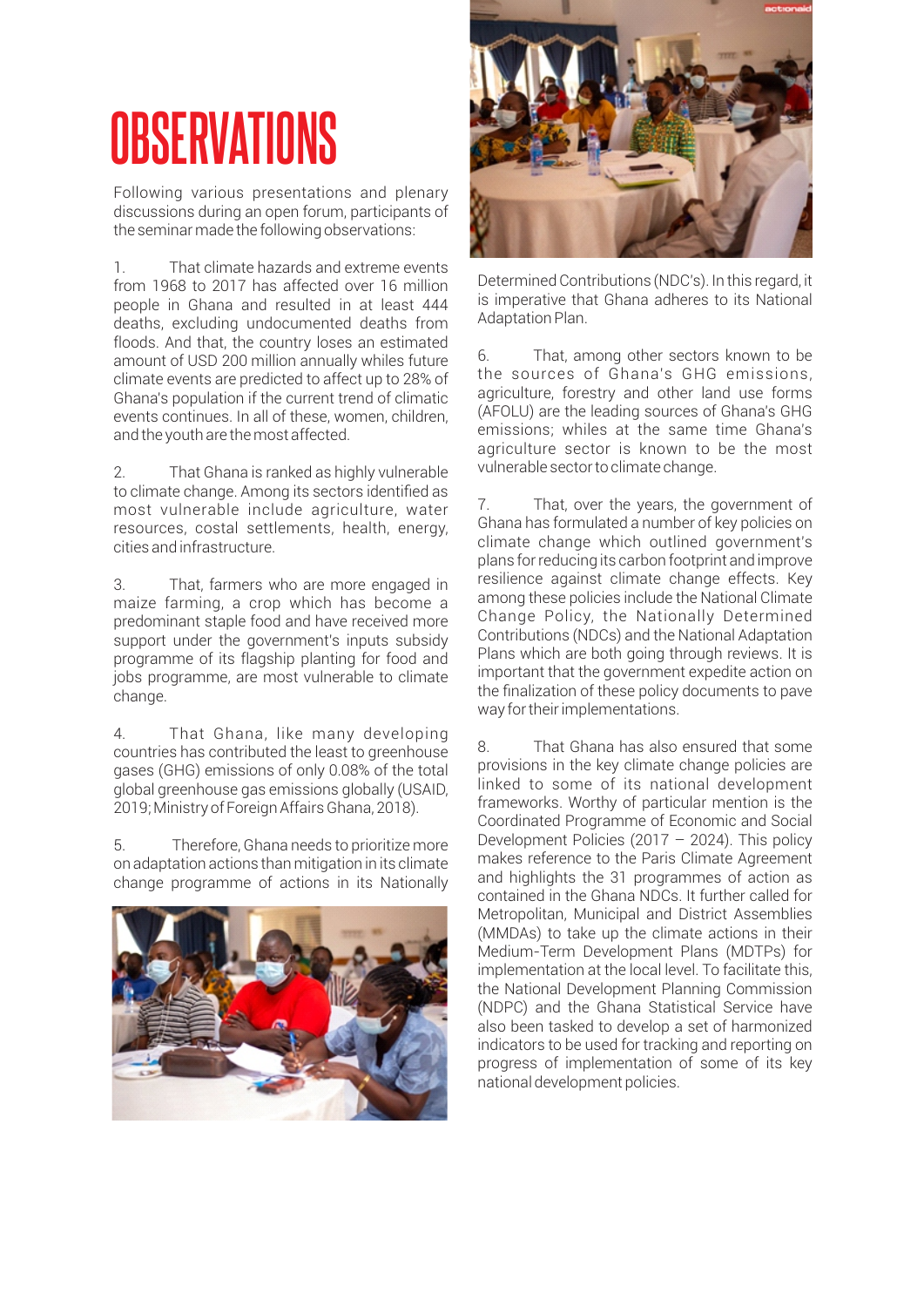## **RECOMMENDATIONS**

Based on the observations from the seminar, participants agreed to put forward the following recommendations for policy considerations and programme interventions to improve on Ghana's carbon footprint, build resilience of communities and reduce vulnerabilities to climate change:

1. Considering that Ghana is at the forefront of climatic events which are costing lives and property almost on annual basis, we call on the government through the Ministry of Environment, Science, Technology and Innovation, to take steps to establish a national fund that will draw financial resources from local and external sources for effective preparedness and response to climate related disasters. Also, Ghana, with its president as the chairman of ECOWAS and Co-Chair of the Eminent Group of the United Nations Sustainable Development Goals Advocates, should lead in rallying other African countries to make a joint and strong call for the establishment of a dedicated international climate fund for responding to loss and damage caused by perennial climate events in developing countries. This dedicated international

fund should also support vulnerable countries' resilience building initiatives to reduce vulnerability to climatic events.

2. Agriculture has been identified as one of the key sectors that is vulnerable to climate change, and farmers who engage in maize farming found to be most vulnerable to climate change despite all the support that maize farming is receiving from the government's farm inputs subsidy programme under its flagship planting for food and jobs programme. In this respect, we call on the government through the Ministry of Food and Agriculture, to open up the planting for food and jobs programme to actively target all food crops including neglected local and indigenous crop varieties known to be more adaptable to local conditions and have high nutritional value. Diversifying agriculture is known to be a good strategy for building resilience of farming systems and households to climate change as against mono cropping or focusing on promoting just a few crops.

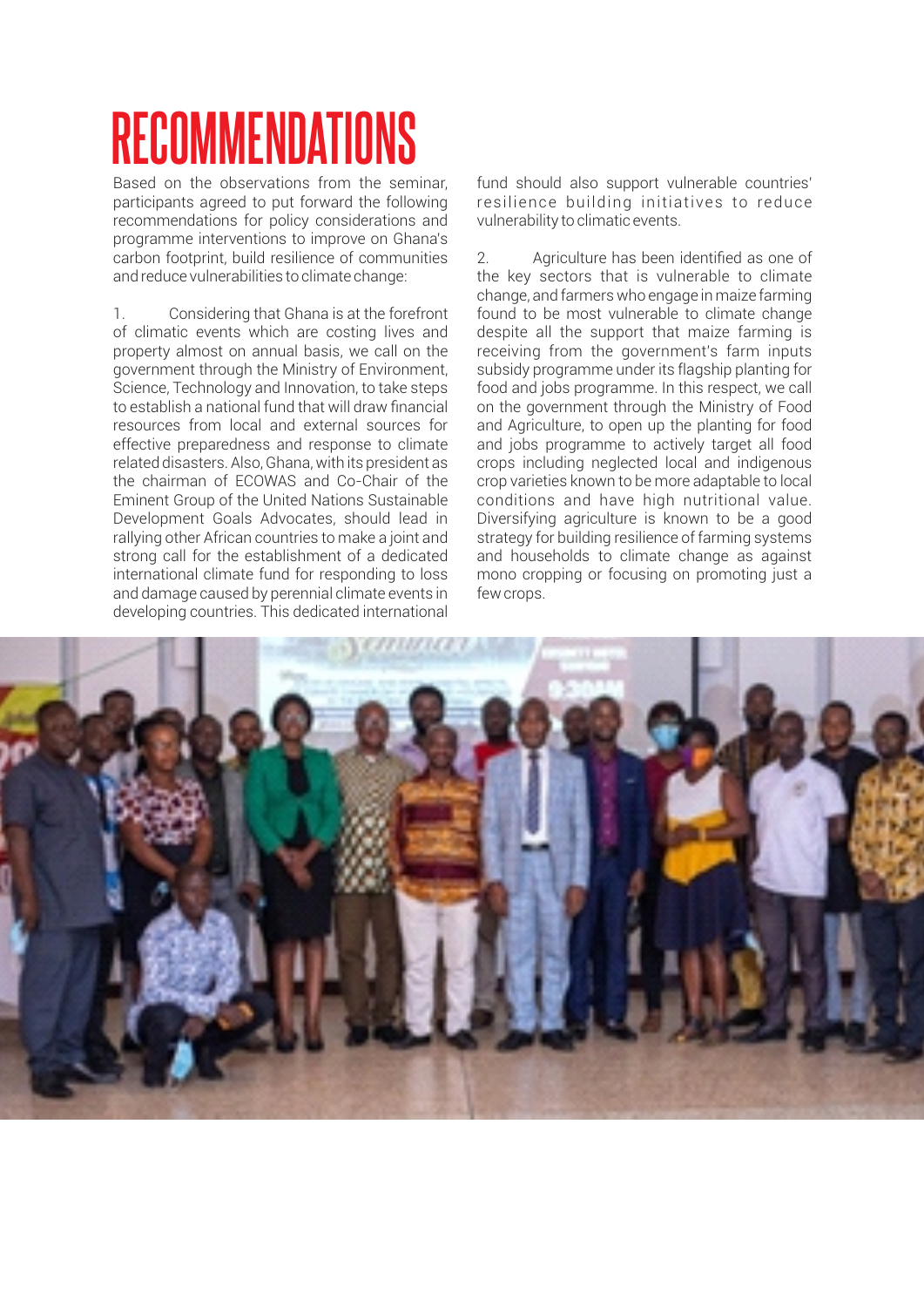3. It is clear that Ghana, like many developing countries, is nowhere near the high polluting countries of the world as far as Greenhouse Gases emissions are concern. That, Ghana and other developing countries should be more concerned with their adaptation needs than mitigation. Consequently, we call on government through the Ministry of Environment, Science, Technology and Innovation and all other stakeholders, to take advantage of the ongoing review process of the Ghana Nationally Determined Contributions (NDCs) to increase the number of climate actions for adaptation than the current situation, and further increase the amount of funding required for implementing its adaptation programme of actions. This will ensure that the country focuses on building resilience of its communities including the vulnerable farming households. Again, the government of Ghana should take a lead in mobilizing other African Union member countries to intensify the call for the high polluting countries as a matter of urgency, to reduce their GHG emissions and honour their financial obligations, thereby contributing to helping developing countries like Ghana to implement their climate adaptation and mitigation plans. 3. It is clear that Ghana, like many developing component of the plan. The Food and Agriculture countries, is nowhere near the high polluting Organization's "Scaling up Agroecology Initiative"<br>countries of the world as far



4. With agriculture contributing significantly to Ghana's GHG emissions whiles the same time most vulnerable to climate change, there is the need to transform its current agriculture system that is more based on industrial practices, to one that is more sustainable with less contribution to Ghana's GHGs. In this regard, we wish to call on the government through the Ministry of Food and Agriculture, to consider appropriate policies and programmes to support a transition of its agriculture away from the current conventional agriculture that highly dependents on industrial inputs, to AGROECOLOGY which is known to be able to both contribute to climate change mitigation and adaptation as well as builds resilience of communities and empowers women and smallholder farmers. In this regard, the review of the National Adaptation Plan (NAPs) also offers an immediate opportunity to adopt agroecology as a Organization's "Scaling up Agroecology Initiative" is yet another opportunity that the government of Ghana can leverage on toward the transition of Ghana's food system to agroecology and sustainable agriculture.

5. Since climate change is well recognized in some key development frameworks of Ghana, it is important that MMDAs use the ongoing review process of their respective Medium Term Development Plans (MTDPs) to include more climate change adaptation actions as well as agroecology to support women, smallholder farmers, youth, and their communities to adopt sustainable agriculture and environmental sustainability practices at the local level. These can offer green economic employment opportunities for young people in the agriculture and environmental sustainability sectors of local economies.

6. With agroecology gaining more and more attention as an effective agricultural system that can help to reduce agriculture's carbon footprint, it is crucial for research institutions to critically consider focusing their studies on agroecology to help generate the required knowledge and evidence to support the scaling up of agroecology. Institutions of higher learning like the University of Energy and Natural Resources (UENR), should also consider mounting academic programmes and courses on agroecology so as to train the needed human resource capital to support the transition of our agriculture practices to agroecology.

Despite the fact that people in Ghana and in developing countries are adversely impacted by climate change, knowledge on climate change is generally low. It is important for Civil Society Organizations to increase their effort in sensitizing communities and the general populace on climate change. This will increase awareness which could lead to a mobilization of social movements from communities in developing countries, to join their governments to intensify the call for high polluting countries in the Global North to urgently reduce their GHG emissions, and also honour their obligations of providing technical and financial support for adaptation and mitigation programmes of Ghana and other least developed countries.